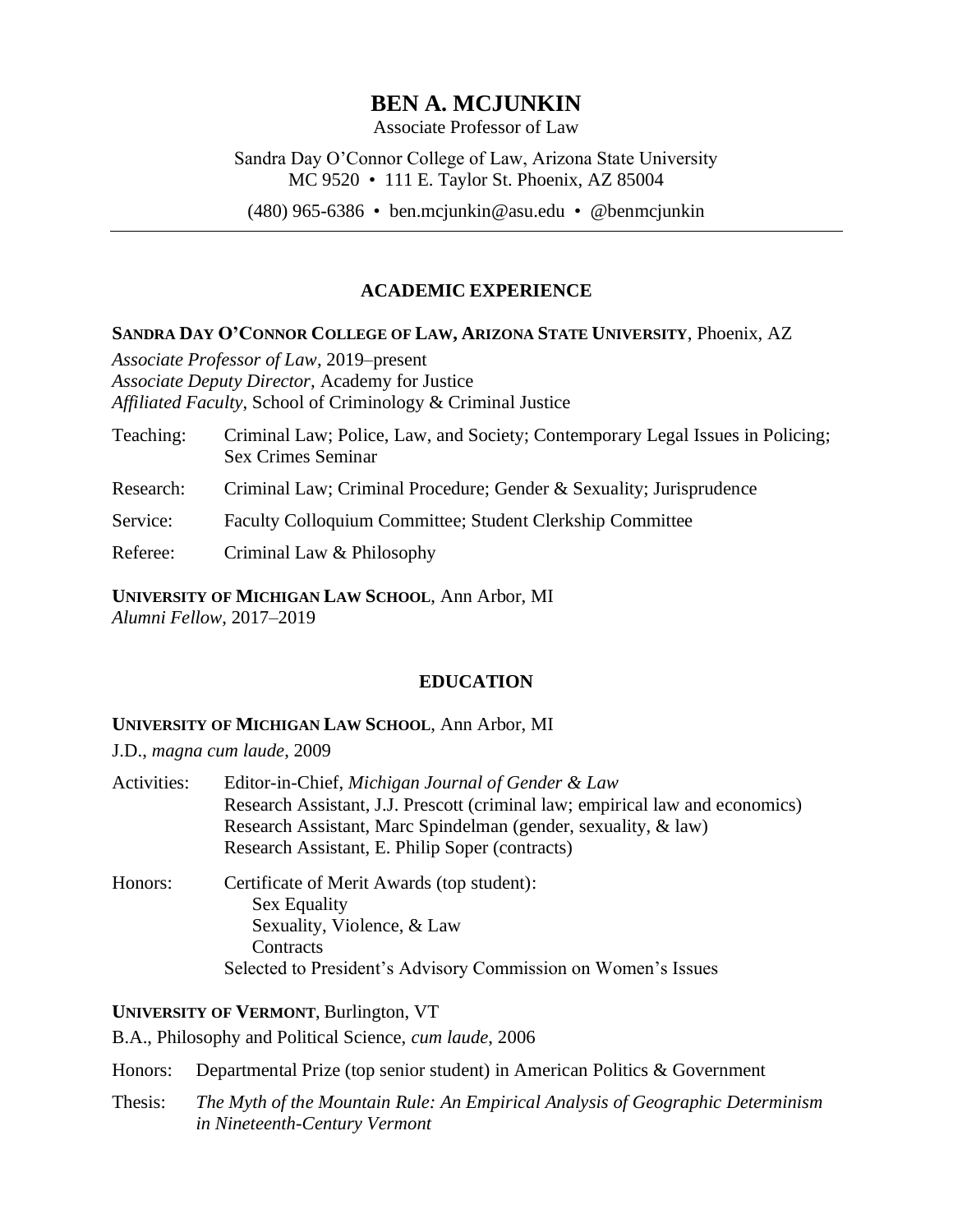## **PUBLICATIONS & WORKS IN PROGRESS**

*The Negative Right to Shelter*, 111 CALIF. L. REV. \_\_\_\_ (forthcoming 2023)

*Collusive Prosecutions* (with J.J. Prescott) (under submission)

*Ensuring Dignity as Public Safety*, 59 AM. CRIM. L. REV. \_\_\_ (forthcoming 2022) (invited response to Barry Friedman, *Policing the Homeless: Rethinking Public Safety*)

*Massachusetts v. Blache*, *in* FEMINIST JUDGMENTS: REWRITTEN CRIMINAL LAW OPINIONS (forthcoming 2022)

*Homelessness, Indignity, and the Promise of Mandatory Citations*, 52 ARIZ. ST. L.J. 955 (2020)

*The Private-Search Doctrine Does Not Exist*, 2018 WISC. L. REV. 971 (2018)

Cited in Petition for Writ of Certiorari, *Shaffer v. Pennsylvania*, No. 19-618 (S. Ct. 2019) Cited in Petition for Writ of Certiorari, *Miller v. United States*, No. 20-1202 (S. Ct. 2021)

*Fourth Amendment Constraints on the Technological Monitoring of Convicted Sex Offenders*, 21 NEW CRIM. L. REV. 379 (2018) (with J.J. Prescott)

Adapted in *Sex Offenders: Technological Monitoring and the Fourth Amendment*, 46 SEARCH & SEIZURE L. REP. 75 (2019)

*Rank Among Equals*, 113 MICH. L. REV. 855 (2015) (reviewing JEREMY WALDRON, DIGNITY, RANK, & RIGHTS (2012))

*Deconstructing Rape by Fraud*, 28 COLUM. J. GENDER & L. 1 (2014)

Cited in SEX, SEXUALITY, LAW, & (IN)JUSTICE (Hank F. Fradella & Jennifer M. Sumner, eds. 2016)

## **PROFESSIONAL EXPERIENCE**

#### **BUSH, SEYFERTH & PAIGE PLLC**, Troy, MI

*Of Counsel*, Litigation & Government Investigations, 2018–19

**KING & SPALDING LLP**, Atlanta, GA

*Senior Associate*, Special Matters / Government Investigations, 2015–17

## **COVINGTON & BURLING LLP**, Washington, DC

*Associate*, White Collar Defense & Government Investigations, 2011–15 *Summer Associate*, 2008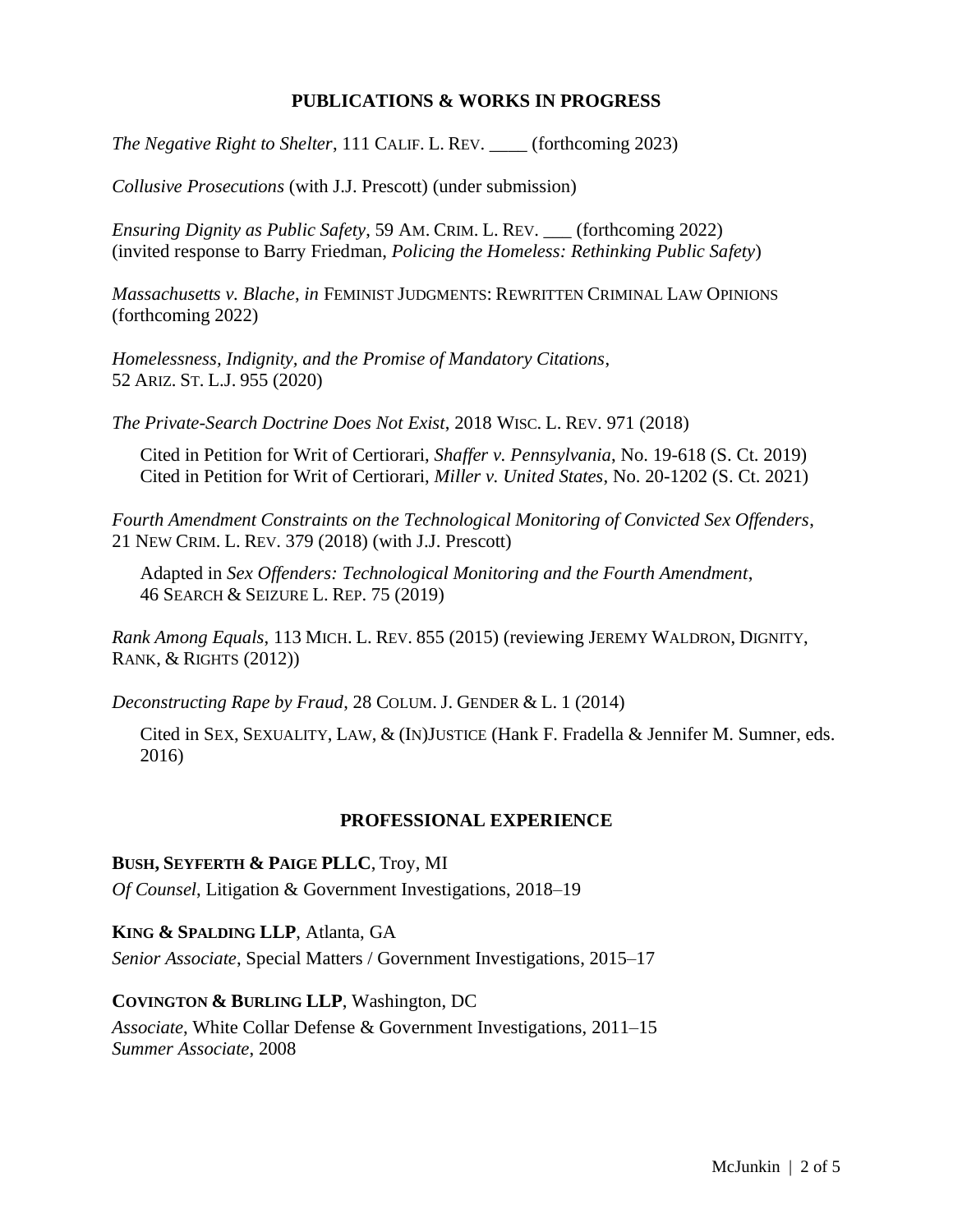## **JUDICIAL CLERKSHIPS**

#### **HONORABLE KERMIT V. LIPEZ**

United States Court of Appeals for the First Circuit, Portland, ME *Law Clerk*, 2010–11

## **HONORABLE PETER J. RUBIN**

Massachusetts Appeals Court, Boston, MA *Law Clerk*, 2009–10

#### **OTHER PUBLICATIONS**

*The Misguided Prominence of Homeless Shelters*, CRIME TO BE POOR BLOG (2021)

*Task Force Report and NIST Revisions Highlight Need for Increased Private-Sector Cybersecurity Efforts,* KING & SPALDING ENERGY NEWSLETTER (2017) (with Christopher Burris, Nicholas Oldham, and Erin East)

*Maritime Cybersecurity Regulation on the Horizon: Part 2*, LAW360 (2017) (with Christopher Burris and Nicholas Oldham)

*Maritime Cybersecurity Regulation on the Horizon: Part 1*, LAW360 (2017) (with Christopher Burris and Nicholas Oldham)

#### **SPEECHES, PRESENTATIONS, & PANELS**

*Collusive Prosecutions*, February 2022 Western Society of Criminologists Annual Meeting, Honolulu, HI

*The Negative Right to Shelter*, November 2021 ASU Law Faculty Colloquium, Phoenix, AZ

*Are Police the Key to Public Safety? The Case of the Unhoused*, November 2021 Academy for Justice Distinguished Lecture, Phoenix, AZ

*Balancing Policing and Public Safety*, April 2021 Justice in the Southwest Conference

*Policing the Police: The Qualified Immunity Debate*, November 2020 The Federalist Society Webinar

*WTF is a Grand Jury?*, October 2020 Bullshido Podcast

*Assembly Line Justice*, August 2020 NPR Unsheltered Podcast

*Mending Relationships in the Community: Where Do We Go from Here?*, July 2020 Legal-Ease Podcast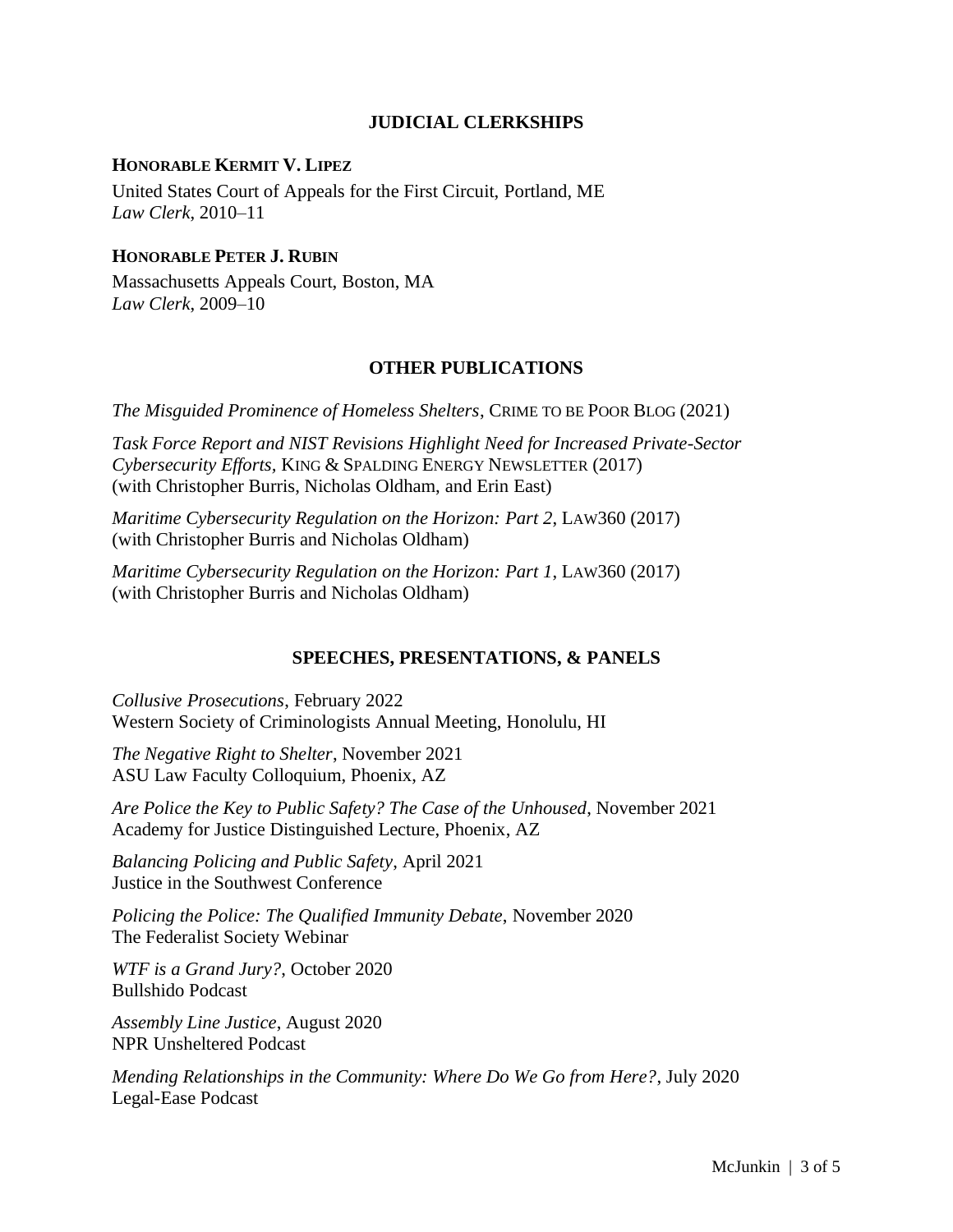*Police Violence in America: Obvious Problem, Obvious Solution* (moderator), July 2020 Academy for Justice Webinar, Phoenix, AZ

*Here We Stand: Justice for All*, January 2020 Arizona Commission on African-American Affairs Panel, Phoenix, AZ

*The Role of Judicial Clerks*, March 2018 University of Vermont Law and Politics Lecture, Burlington, VT

*Legal Writing and Reasoning*, March 2018 University of Vermont Constitutional Law Lecture, Burlington, VT

*Top Law Schools and Legal Careers*, March 2018 University of Vermont Alumni Panel, Burlington, VT

*Responding to Data Breaches: Advice for Corporate Counsel*, February 2016 King & Spalding Special Matters Practice Group Panel, Atlanta, GA

*Rape* (three-day co-instruction), February 2015 University of Michigan Law School Criminal Law Lecture, Ann Arbor, MI

*Deconstructing Rape by Fraud*, October 2014 University of Vermont Gender & Law Seminar, Burlington, VT

*Learning from the General Motors Recall*, October 2014 Japan Auto Parts Industries Association, Detroit, MI

*Post-Recall Investigations*, July 2014 Covington & Burling Consumer & Advertising Law Panel, Washington, DC

*Deconstructing Rape by Fraud*, September 2013 Michigan Law School Future Law Professor's Workshop, Ann Arbor, MI

*Complaints and Answers*, September 2013 Covington & Burling Nuts-and-Bolts Litigation Training, Washington, DC

*Deconstructing Rape by Fraud*, October 2008 Michigan Law School Student Research Roundtable, Ann Arbor, MI

# **MEDIA APPEARANCES**

Miguel Torres, *George Floyd Act, City Budget Aim to Bring Changes to Policing in Phoenix*, ARIZ. REPUBLIC (Jun. 7, 2021)

Lauren Castle, *What Are Your Rights When You Get Pulled Over in Traffic Stop?*, ARIZ. REPUBLIC (Apr. 17, 2021)

BrieAnna Frank, *What Happened to 2020's Viral 'Penis Man"? He Pleaded Guilty and is Awaiting Sentencing*, ARIZ. REPUBLIC (Jan. 23, 2021)

Niala Charles, *How the Criminal Justice System Failed to Prevent the Death of a Chandler Woman*, NBC 12 NEWS (Dec. 4, 2020)

Allie Barton & Megan Marples, *Vote-Counting Anxiety Rises as Trump-Biden Race Tightens in Arizona*, AZ PBS (Nov. 7, 2020)